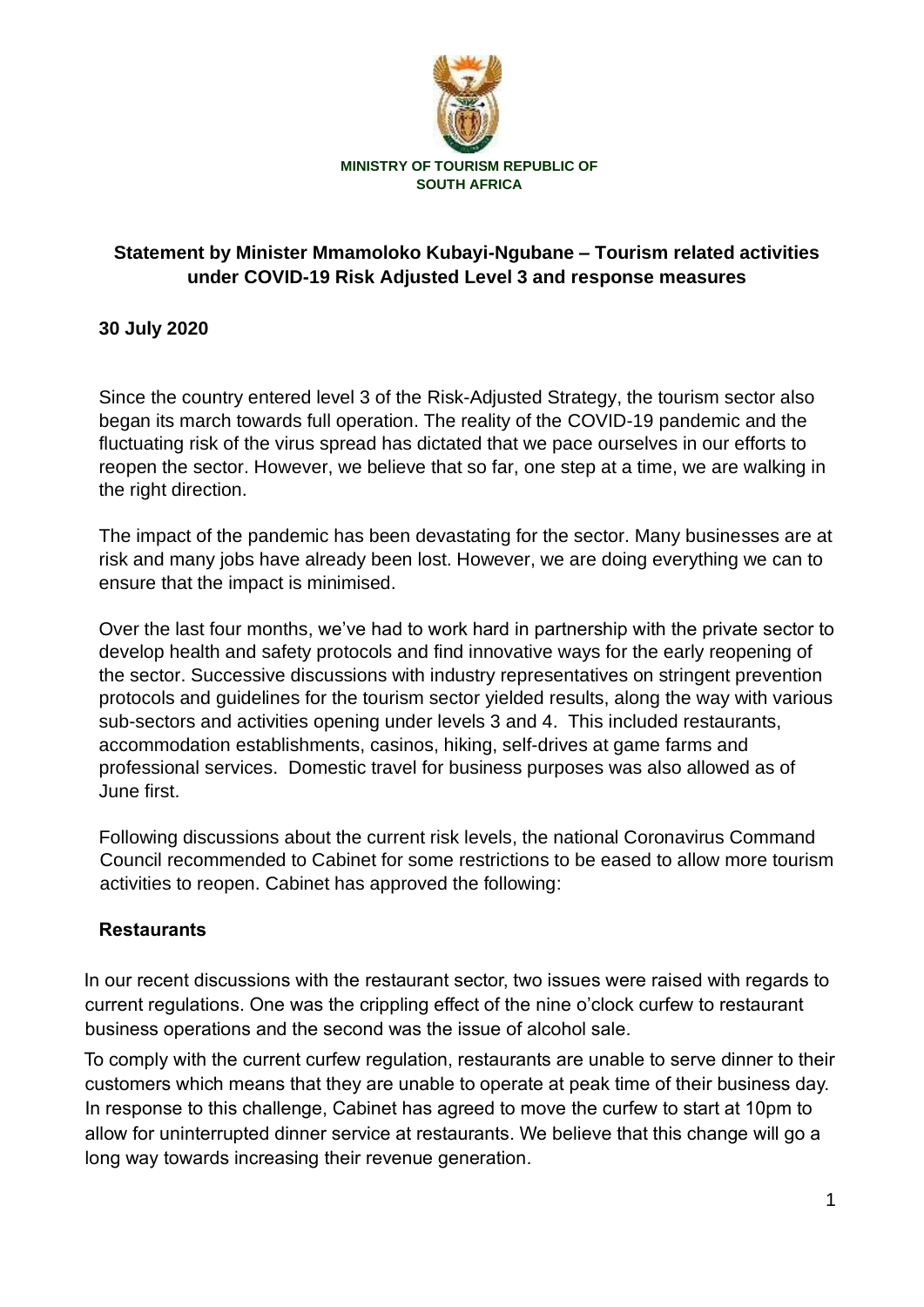The sale of alcohol remains prohibited.

## **Accommodation for leisure**

Cabinet has also agreed to ease the restrictions around leisure travel. Currently, individuals are not allowed to leave their homes for leisure purposes. After the release of the new regulations, individuals will be permitted to leave their homes for leisure purposes within the province where they currently live. Let me emphasise, it is only intra-provincial travel not inter-provincial travel. Individuals are still not permitted to travel between provinces for leisure purposes.

Accordingly, this change has implications for accommodation facilities that are permitted to operate under level 3.

- Accommodation establishments are now permitted to operate for leisure intraprovincially subject to the following: -
	- ➢ No more than two people per room except for a nuclear family (parents and their children). Establishments are already legally obliged to require and keep a copy of proof of identity.
	- ➢ Short-term home rental/sharing remain closed.

#### **Tour operators**

Tour operators, in the new regulations, will be allowed to conduct guided tours in open safari vehicles subject to directions and include provision for both social distancing and maximum ventilation.

These changes will come into effect as soon as the new regulations are gazetted.

Since the outbreak of Covid-19 pandemic with have been having regular interaction with various stakeholders. These interactions, which are almost on a weekly basis, have helped us to gather inputs from all stakeholders on how best to reopen the sector and support the recovery going forward.

These interactions have also helped to share information regarding how our government is managing the pandemic. Going forward we will invite health practitioners who are advising government on how best to manage the pandemic to meet with our sector so that together we can strategise on the way forward and are armed with all the necessary information.

We have also agreed to formalise our working relationship with sector players through a formation of a task team that brings together a broad spectrum of private sector players and officials from the Department of Tourism to work towards reopening the sector and resolving other sector challenges.

#### **RELIEF AND RESPONSE MEASURES**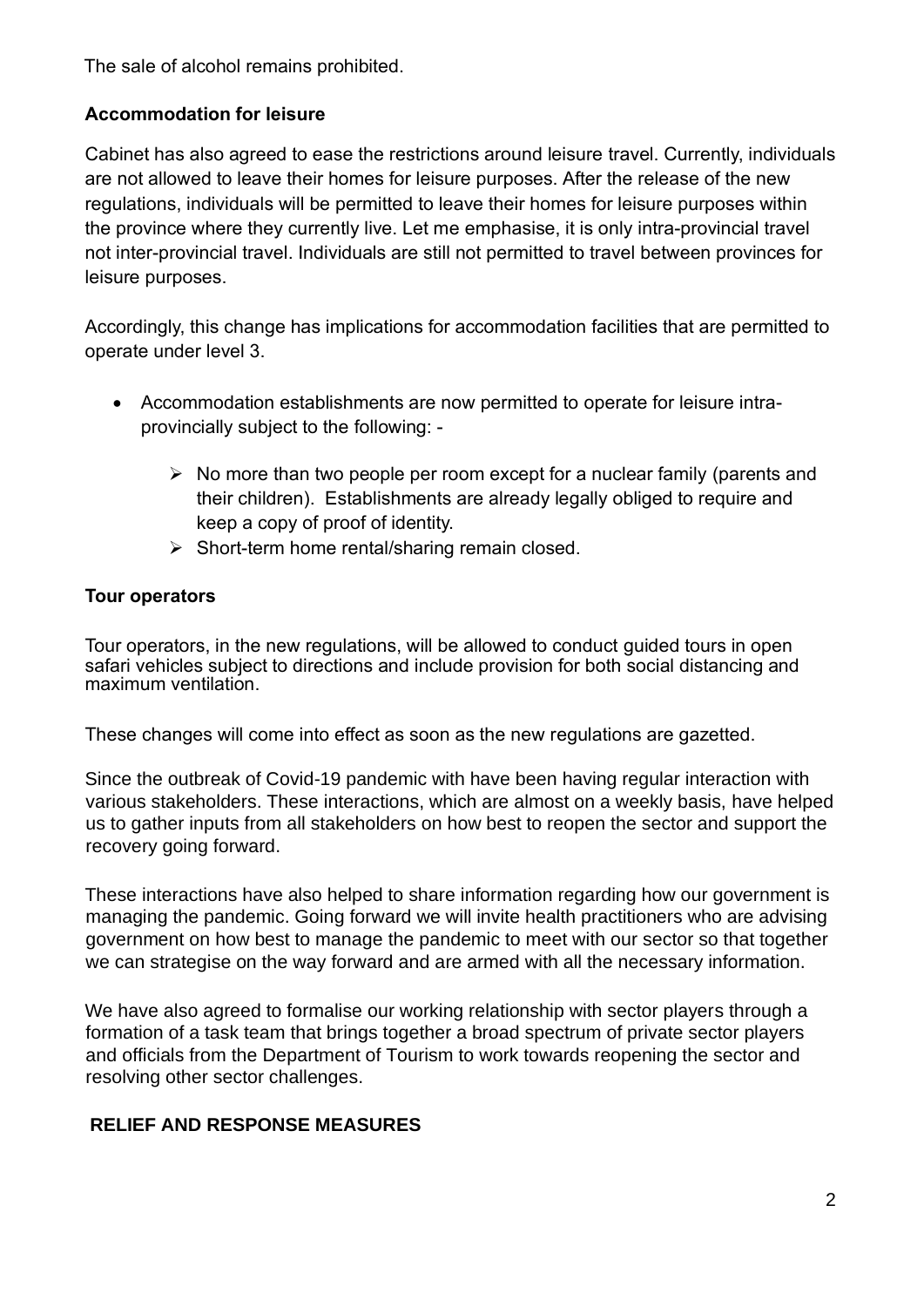In supporting the tourism sector in this crisis period, the Department redirected R200 million through the Tourism Relief Fund (TRF). Of the 7284 valid applications submitted, our resources could only assist 4,000 businesses in the tourism and hospitality sector.

Allocation of funds was conducted in line with government policies and ensured that there was equitable share of the resources across all regions of the country, including rural areas and small towns/dorpies. We are encouraged by the many letters of appreciation from patriotic South Africans, black and white, who did not listen to the misleading noise that the relief was specifically for Black people. This ultimately confused and discouraged even those who qualified for the grant not to apply.

| <b>PROVINCIAL BREAKDOWN</b> |                                     |
|-----------------------------|-------------------------------------|
|                             | <b>Count of Application Numbers</b> |
| Eastern Cape                | 457                                 |
| <b>Free State</b>           | 134                                 |
| Gauteng                     | 1017                                |
| <b>KwaZulu Natal</b>        | 607                                 |
| Limpopo                     | 294                                 |
| Mpumalanga                  | 238                                 |
| <b>North West</b>           | 162                                 |
| Northern Cape               | 124                                 |
| <b>Western Cape</b>         | 967                                 |
| <b>Grand Total</b>          | 4000                                |

We regret that a total of 3,284 applications were not funded due to depletion of resources, despite the fact that some qualified. Reasons for non-approval ranged from enterprises with an annual turnover R5 million and above, non-tourism enterprises, enterprises not covered under the TRF guidelines like franchise restaurants, applications with outstanding mandatory document such as a valid tax certificate, and those without supporting documents. Letters detailing the reasons for unfavourable considerations are being prepared and will be issued to all unfunded applicants soon.

#### **RELIEF FUNDING FOR TOUR GUIDES**

A month ago, I announced that we have set aside R30 million to provide financial relief for freelance tourist guides over a period of two to three months. The processing of payments has taken longer due to some provincial offices closing down after they had positive Covid-19 cases.

We have since received a list of 9,380 tourist guides from the provinces. It has come to our attention that some of the tourist guides are registered with UIF. To avoid double-dipping, we have initiated a verification process to ensure that only those who are not receiving income benefit.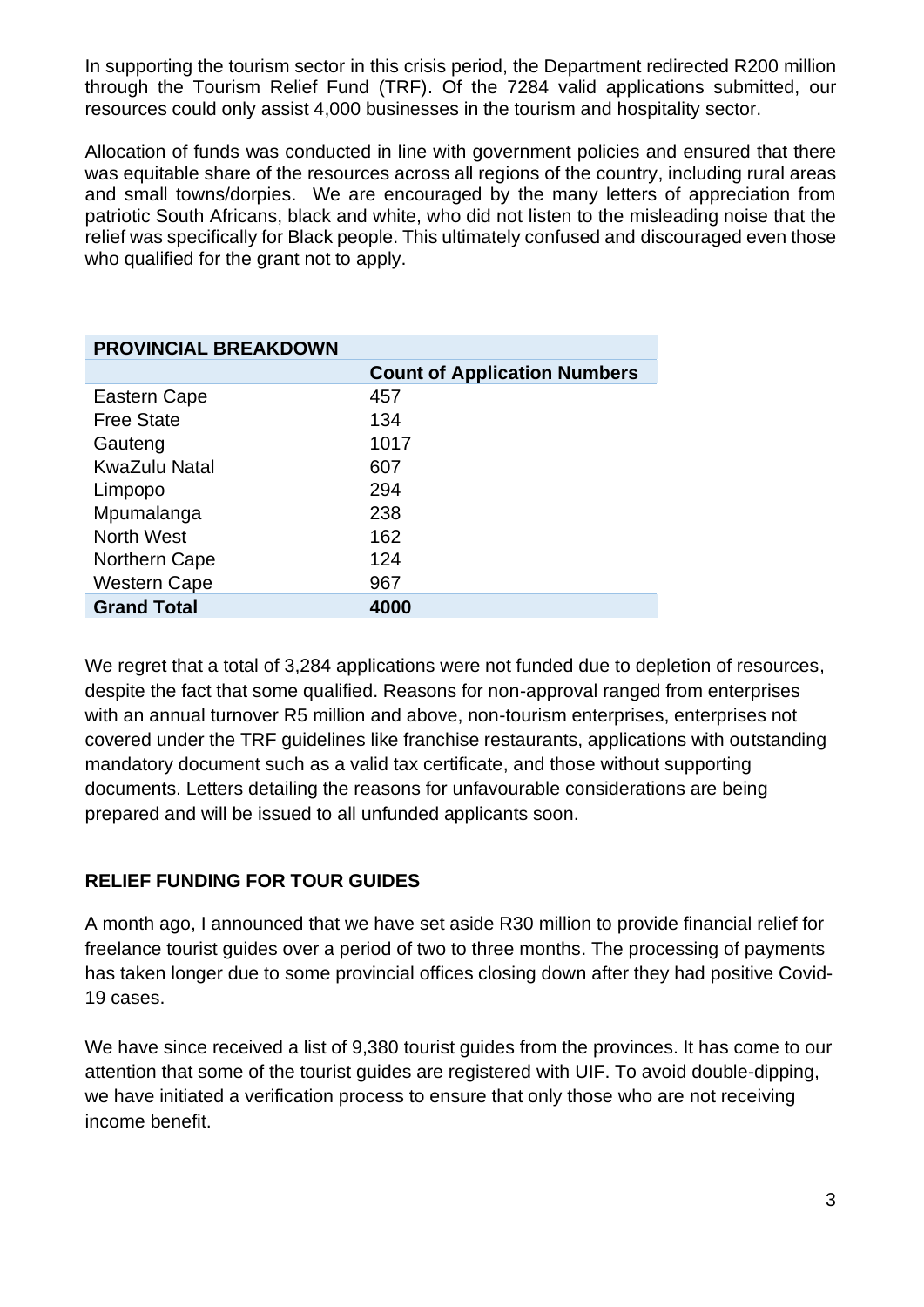The first batch of payments to 1,378 verified eligible beneficiaries have been made. The second batch will be paid upon completion of the verification process. The verification process will be completed tomorrow, 31 July 2020.

### **Other Government relief measures**

In addition, we welcome the decision by the Minister of Finance to review and change the qualifying criteria for the R200 billion Covid-19 Loan Guarantee Scheme, so that more businesses can gain access to the funds. We encourage businesses in our sector to exploit this opportunity.

Similarly, we welcome the announcement by Minister Nxesi of the extension of the Temporary Employer/Employee Relief Scheme (TERS), until 15 August 2020. This will go a long way for many businesses and employees.

## **Recovery plan**

In the past three months we have been working on developing a tourism recovery strategy. In this regard, the CEO of SAT working with the team from the Department have been gathering inputs from the sector through a series of webinars, some of which I personally participated and also received written inputs from the sector players. This work has culminated in a draft Tourism Recovery Plan document. Let me take this opportunity to thank the team that worked hard to produce this document, SAT CEO Mr Sisa Ntshona and his team and the team from the Department led by DDG Aneme Malan.

In light of every evolving Covid-19 situation, I have decided to release the draft plan for further consultation to all the stakeholders and the general public before we finalise it for submission to cabinet. The window for making inputs will start the on 1 August 2020 when I release the document until 15 August 2020.

Inputs can be submitted at the following email address: [recovery@tourism.gov.za](mailto:recovery@tourism.gov.za)

#### **Way forward**

I stand here today on the eve of Women's Month. Throughout the coming month there will be strong focus on the various challenges that women in our country are facing including the important issue of gender mainstreaming. Gender based violence remains a big challenge which our society must confront. Moreover, the issue of gender equality remains a thorn in the various sectors of the economy, including the tourism sector.

As a woman leader in the tourism sector, I call on all women who are part of the tourism, to draw inspiration from women such as Winnie Madikizela-Mandela, Lilian Ngoyi, Charllote Maxeke, Mama Albertina Sisulu and others, on whose shoulders I stand, and continue the fight for increased women participation in the sector and the economy in general.